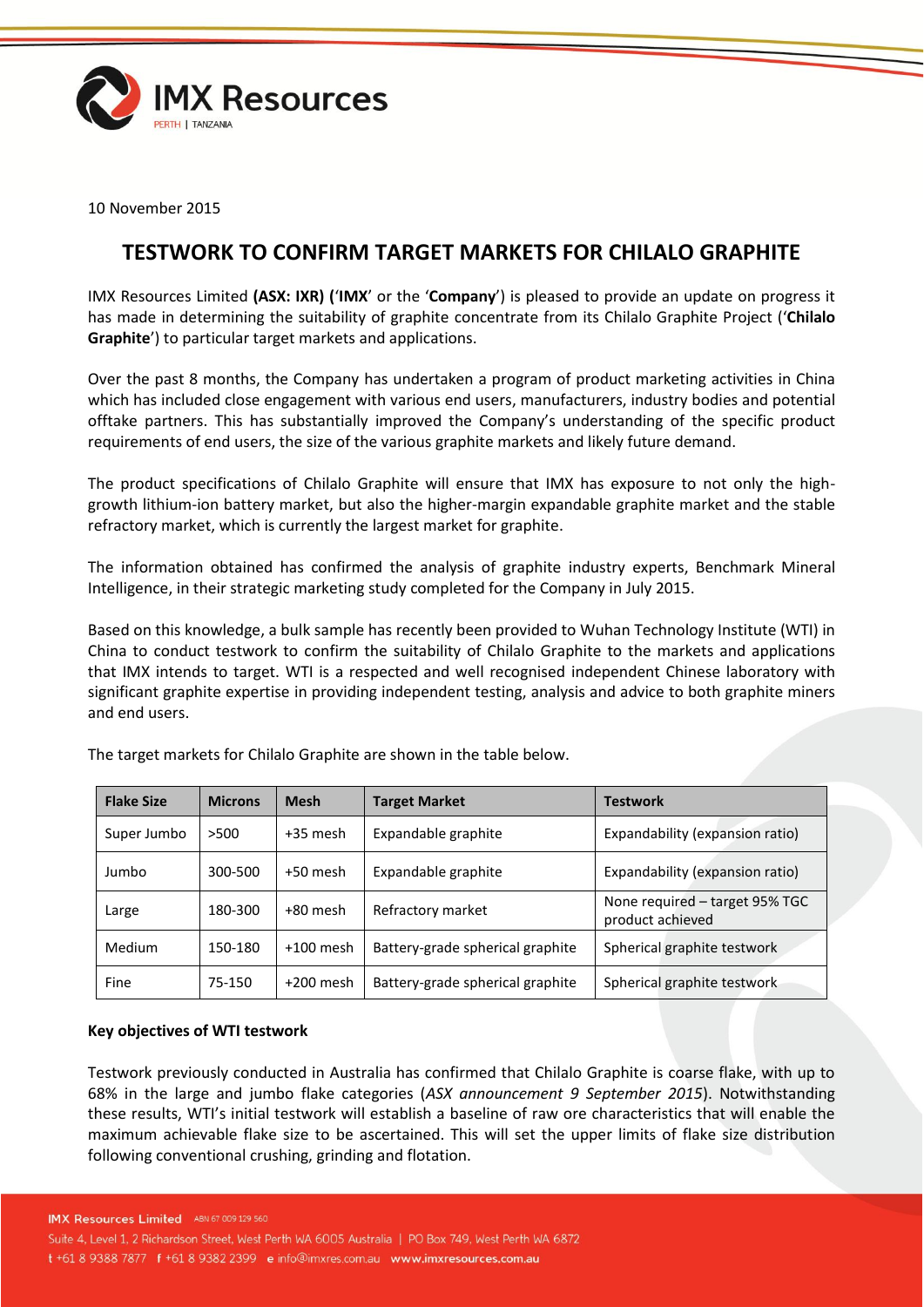Stage 2 testwork will entail a series of tests aimed at producing the highest quality product – maximising flake size distribution whilst preserving targeted purity levels.

Stage 3 testwork will focus on the use of Chilalo Graphite for the production of expandable graphite, spherical graphite for use in lithium-ion batteries, graphene and a range of other graphite consumer products.

# **Expandable Graphite Market (Chilalo jumbo and super jumbo flake)**

Chilalo Graphite has a significant portion of jumbo and super jumbo flake material which is especially suited to the production of expandable graphite, a high-margin market which is expected to be the cornerstone of IMX's graphite business.

Expandable graphite (shown in Figure 1 below) is flake graphite that has been washed in acid and then heated, causing rapid expansion to 250 – 1,000 times its original size (the expansion ratio). The Company has received feedback from end users who have conducted their own expandability testwork that the expansion ratio of Chilalo Graphite is world class. The WTI testwork is expected to confirm the suitability of Chilalo Graphite to this market.

## **Figure 1: Expandable Graphite**



Expandable graphite is one of the fastest growing markets for graphite and has multiple uses, including the production of high-value graphite foils as shown below in Figure 2 (market price of ~US\$ 50,000/t) which are used as heat shields in electronic devices, graphite paper used in the manufacturing sector, heat shield gaskets and other products such as fire and thermal seals for machinery and electronic parts.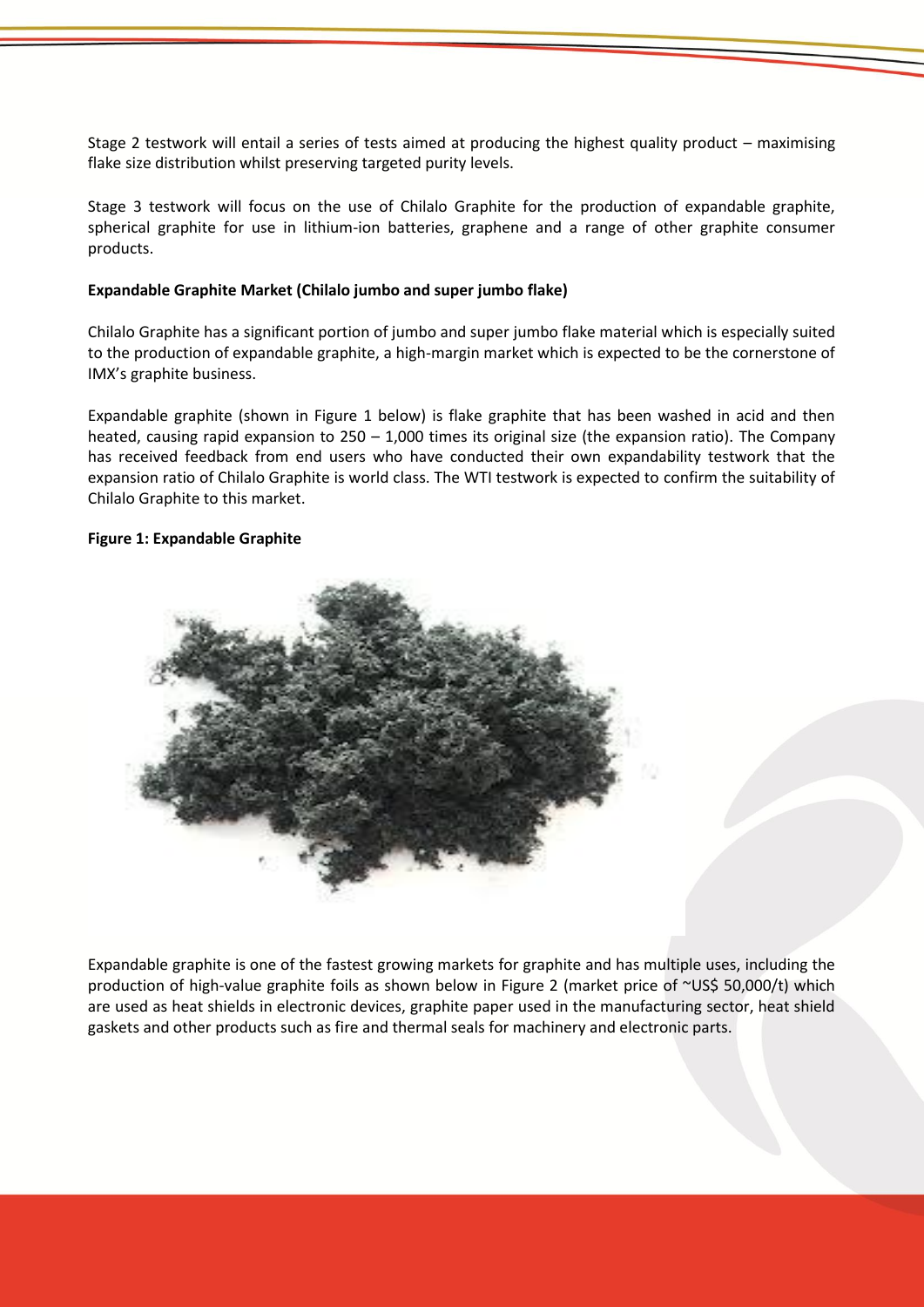**Figure 2: Graphite foil produced from expandable graphite**



There is also a strong and rapidly growing market for its use in the manufacture of flame retardant and thermally efficient building materials, with these products containing approximately 10% expandable graphite. The Chinese government is currently reviewing proposed legislation which would require expandable graphite based products to be used in all future construction. IMX's discussions with industry participants in China indicate that the demand for flame retardant building materials is currently 3Mtpa, which equates to an expandable graphite demand of 300,000 tpa. Given China's diminished reserves of coarse flake graphite, there is a substantial shortage of coarse flake graphite capable of producing that quantity of expandable graphite which represents a substantial opportunity for IMX.

## **Refractory Graphite Market (Chilalo large flake)**

The refractory market is the leading consumer of flake graphite and consumed 180,000 tonnes of large and medium flake graphite in 2014 (*source: Benchmark Minerals Intelligence 2015*) with most of the product used in high-temperature resistant linings for steel furnaces, ladles and other products that come into contact with molten metal.

While there are no special product specifications required for the refractory market, the current market uses 94% Total Graphitic Carbon ('**TGC**') large flake graphite. IMX will target a 95% TGC flake product which, based on discussions with Chinese end users, is expected to be in demand as Chinese refractory manufacturers are seeking to increase the quality of their raw materials.

# **Battery-Grade Spherical Graphite (Chilalo fine and medium flake)**

IMX is in the process of organising a testwork program with a laboratory in the United States that specialises in graphite spheritisation testwork, which will determine the capacity of Chilalo Graphite to produce battery-grade spherical graphite. While IMX is pleased to have exposure to the upside of the lithium-ion battery market, it expects it to be a lower margin market than the expandable graphite market, which will remain the Company's key focus.

There appears to be a general misconception that lithium-ion battery production requires large flake graphite. In fact, the majority of graphite used for these applications is fine and medium flake graphite which has been purified using a chemical process (acid) to upgrade to >99.95% TGC, milled (spheritised) into spheres of between 5-20 microns and then carbon coated for use as anodes in lithium-ion batteries.